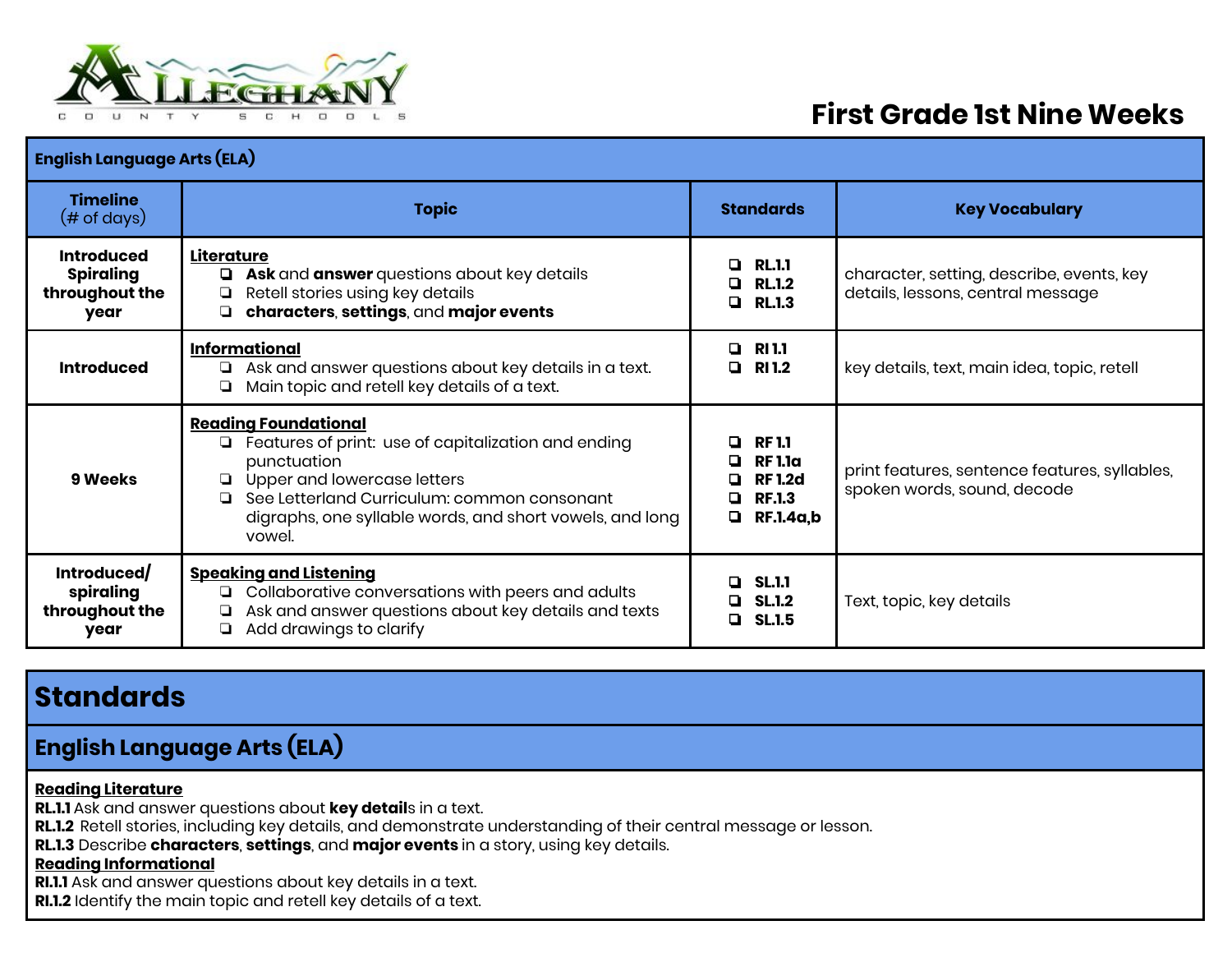#### **Reading Foundational**

**RF.1.1** Demonstrate understanding of the organization and basic features of print.

**RF 1.1a.**. Recognize and use **capitalization** and **ending punctuation**.

- **RF.1.2** Print all **upper-** and **lowercase** letters legibly.
- **RF.1.3** Demonstrate understanding of spoken words, syllables, and sounds (phonemes).
- **RF. 1.4** Know and apply grade level phonics and word **analysis** skills in decoding words.
	- **RF.1.4a-**Know the spelling-sound correspondences for common consonant digraphs.
	- **RF.1.4b-Decode** regularly spelled one-syllable words.

#### **Speaking and Listening**

**SL.1.1** Participate in collaborative conversations with diverse patterns about grade 1 **topics** and **texts** with peers and adults in small and larger groups. **SL.1.2** Ask and answer questions about **key details** in a **text** read aloud or information presented orally or through other media.

**SL.1.5** Add drawings or other visual displays to descriptions when appropriate to clarify ideas, thoughts, and feelings.

### **I Can Statements**

### **Reading Literature**

**RL.1.1** I can ask and answer questions about **key detail**s in a text.

- **RL.1.2** I can retell stories, including key details, and demonstrate understanding of their central message or lesson.
- **RL.1.3** I can demonstrate understanding of spoken words, syllables, and sounds (phonemes).

#### **Reading Informational**

**RI.1.1** I can ask and answer questions about **key detail**s in a text.

**RI.1.2** I can identify the **main topic** and retell **key detail**s of a text.

#### **Reading Foundational**

**RF.1.1** I can ask and answer questions about **key detail**s in a text.

- **RF 1.1a.** I can recognize and use **capitalization** and **ending punctuation**.
- **RF.1.2**. I can Print all **upper-** and **lowercase** letters legibly.
- **RF.1.3** I can demonstrate understanding of spoken words, syllables, and sounds (phonemes).
- **RF.1.4a** I can know the spelling-sound correspondences for common consonant digraphs.

**RF.1.4b** I can **decode** regularly spelled one-syllable words.

### **Speaking and Listening**

**SL.1.1** I can participate in collaborative conversations with diverse patterns about grade 1 **topics** and **texts** with peers and adults in small and larger groups.

**SL.1.2** I can ask and answer questions about **key details** in a **text** read aloud or information presented orally or through other media.

**SL.1.5** I can add drawings or other visual displays to descriptions when appropriate to clarify ideas, thoughts, and feelings.

| <b>Resources</b> | Read Aloud books<br>https://drive.google.com/open?id=0Bx5e_CulthTONkJPNlozbElxX2s                       |
|------------------|---------------------------------------------------------------------------------------------------------|
|                  | Standards Based Lessons from DPI<br>https://ncdpi.instructure.com/courses/914/pages/first-grade-lessons |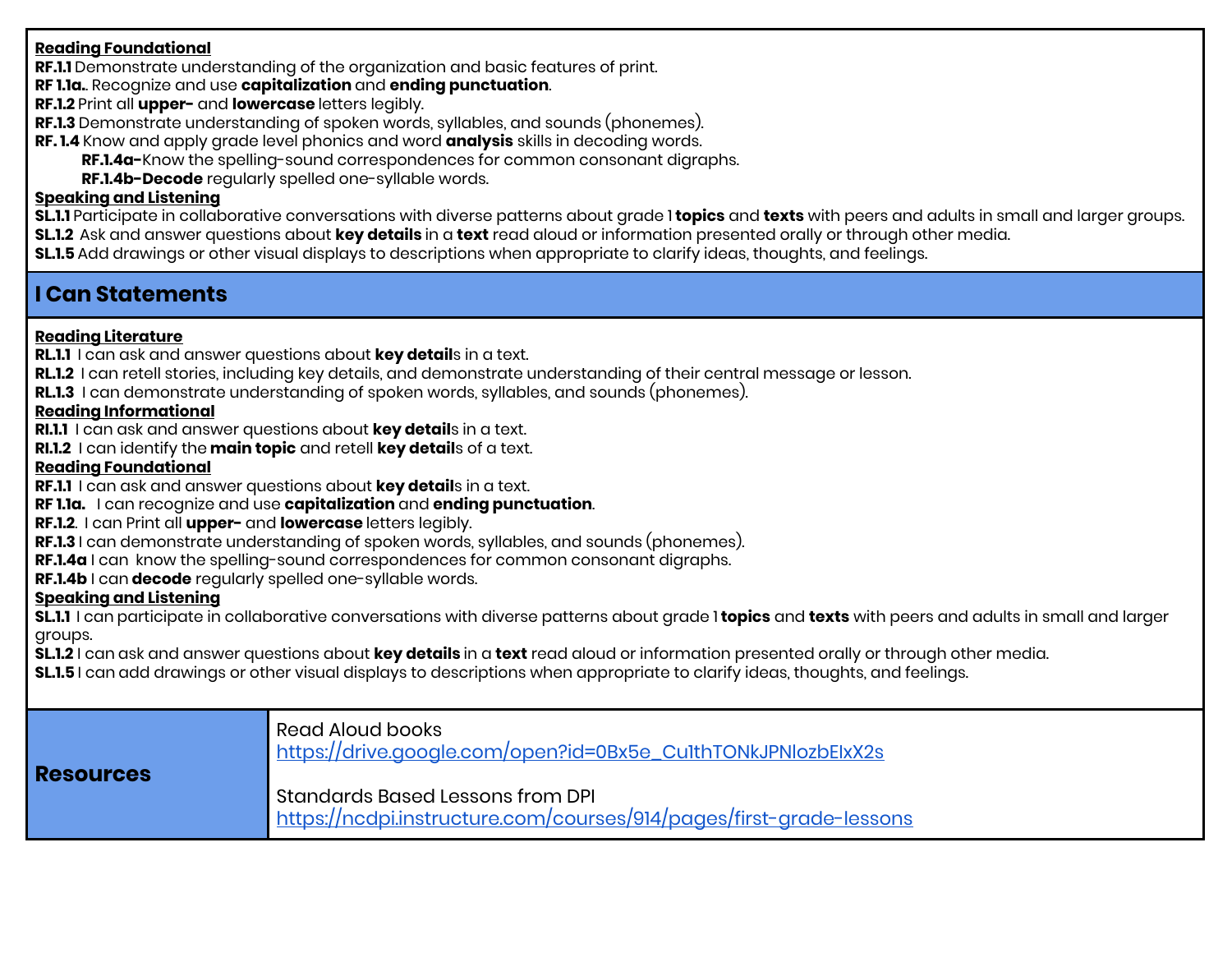

# **First Grade 1st Nine Weeks**

| <b>Writing</b>                                     |                                                                                                                                                                                                                                      |                             |                                                                                                                       |
|----------------------------------------------------|--------------------------------------------------------------------------------------------------------------------------------------------------------------------------------------------------------------------------------------|-----------------------------|-----------------------------------------------------------------------------------------------------------------------|
| <b>Timeline</b><br>$(\# \text{ of days})$          | <b>Topic</b>                                                                                                                                                                                                                         | <b>Standards</b>            | <b>Key Vocabulary</b>                                                                                                 |
| 9 Weeks                                            | Write narratives in which they recount two or more<br>appropriately sequenced events, include some details<br>regarding what happened, use temporal transition<br>words to signal event order, and provide some sense of<br>closure. | $\Box$ W.1.3                | Recount, recall, sequence, events, closure                                                                            |
| <b>Introduced/Spiraling</b><br>throughout the year | Demonstrate proficiency within the K-1 conventions<br>continuum.                                                                                                                                                                     | $Q_{\rm L1.1}$<br>$Q$ L.1.2 | Answer, ask, key details, speaker,<br>discussion, listening<br>Print, punctuation, pronouns, conventions,<br>spelling |

# **Writing Standards**

**W.1.3** Write **narratives** in which they recount two or more appropriately sequenced events, include some details regarding what happened, use temporal transition words to signal event order, and provide some sense of closure.

**a**. With guidance and support from adults, organize information and ideas around a topic to plan and prepare to write.

**b.** With guidance and support from adults, focus on a topic, respond to questions and suggestions from peers, and add details to strengthen writing as needed.

### **Language**

Demonstrate proficiency within the K-1 conventions continuum

**L.1.1** Demonstrate command of the conventions of standard English grammar and usage when writing or speaking; demonstrate proficiency within the K-1 grammar continuum.

**L.1.2** Demonstrate command of the conventions of standard English capitalization, punctuation, and spelling when writing; demonstrate proficiency within the K-1 conventions continuum.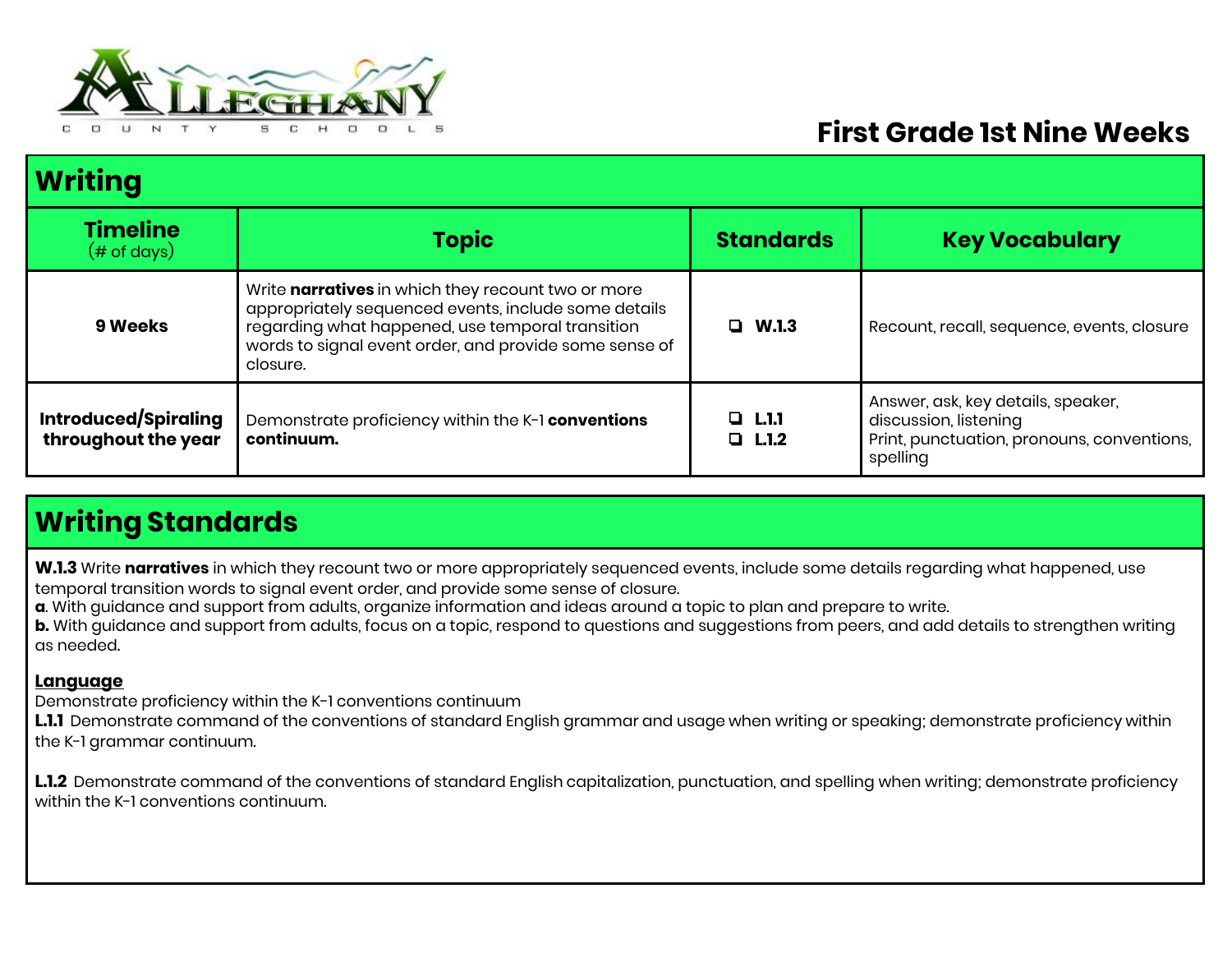### **I Can Statements**

**W.1.3** I can write narratives in which they recount two or more appropriately sequenced events, include some details regarding what happened, use temporal transition words to signal event order, and provide some sense of closure. (I can write to tell an organized story with details)

L.1.1 I can demonstrate command of the conventions of standard English grammar and usage when writing or speaking; demonstrate proficiency within the K-1 grammar continuum.

**L.1.2** I can demonstrate command of the conventions of standard English capitalization, punctuation, and spelling when writing; demonstrate proficiency within the K-1 conventions continuum.

| <b>Resources</b> | Thinking Maps<br>Write from the Beginning and Beyond: Narrative Writing |
|------------------|-------------------------------------------------------------------------|
|------------------|-------------------------------------------------------------------------|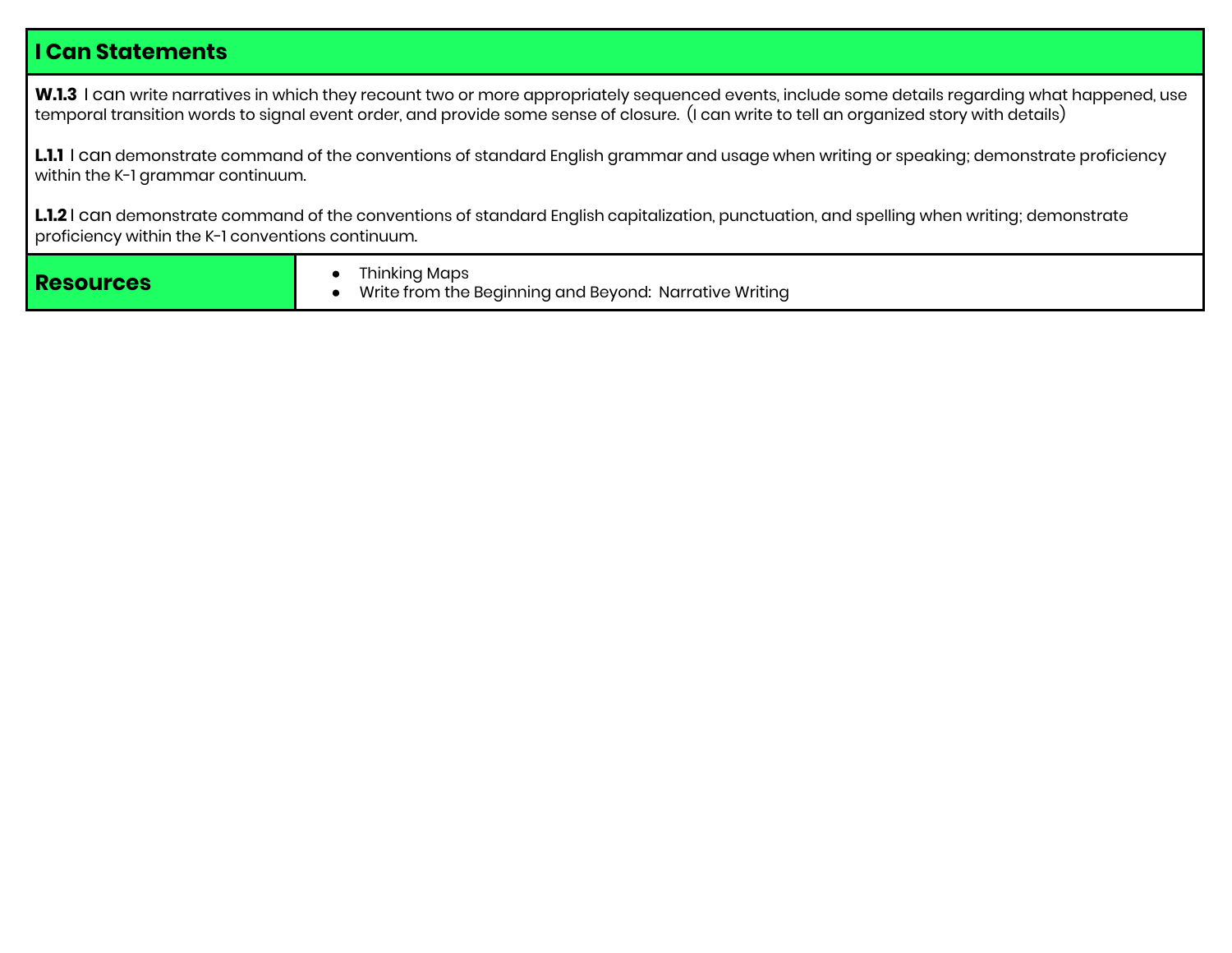

# **First Grade First Nine Weeks**

## **Math**

| <b>Timeline</b><br>$(\# \text{ of days})$ | <b>Topic</b>                                                                         | <b>Standards</b>                                                                                | <b>Key Vocabulary</b>                                                         |
|-------------------------------------------|--------------------------------------------------------------------------------------|-------------------------------------------------------------------------------------------------|-------------------------------------------------------------------------------|
| 14 days                                   | <b>Go Math Chapter 1</b><br><b>Addition Concepts</b><br>*OA.9 is not in Go Math book | $\Box$ NC.1.0A.1<br><b>NC.10A.7</b><br><b>NC.1.0A.3</b><br>$\Box$ NC.1.0A.6<br><b>NC.1.0A.9</b> | equal to =, sum, addends, add<br>addition sentence, order, plus               |
| 15 days                                   | <b>Go Math Chapter 2</b><br><b>Subtraction Concepts</b>                              | <b>NC.1.0A.1</b><br>$\Box$ NC.1.0A.8<br>$\Box$ NC.1.0A.6<br><b>NC.I.OA.9</b>                    | minus-, fewer, more, subtract,<br>compare<br>subtraction sentence, difference |
| 15 days                                   | <b>Go Math Chapter 3</b><br>Addition Strategies                                      | <b>NC.1.0A.3</b><br><b>NC.1.0A.6</b><br><b>NC.1.0A.2</b>                                        | counting on, making a ten                                                     |

### **Math**

### **Standards**

**NC.1.OA.1** Represent and solve addition and subtraction word problems within 20 with unknowns by using objects, drawings, and equations with a symbol for the unknown number to represent the problem when solving:

- Add to/take from-Change unknown
- Put together/take apart-addend unknown
- Compare-Difference Unknown

**NC.1.OA.2** Represent and solve word problems that call for addition of three whole numbers whose sum is less than or equal to 20, by using objects, drawings, and equations with a symbol for the unknown number

**NC.1.OA.3** Apply the commutative and associative properties for solving addition problems.

**NC.1.OA.6** Add and subtract within 20 using strategies such as:

- Counting on
- Making ten
- Decomposing a number leading to a 10
- Using the relationship between addition and subtraction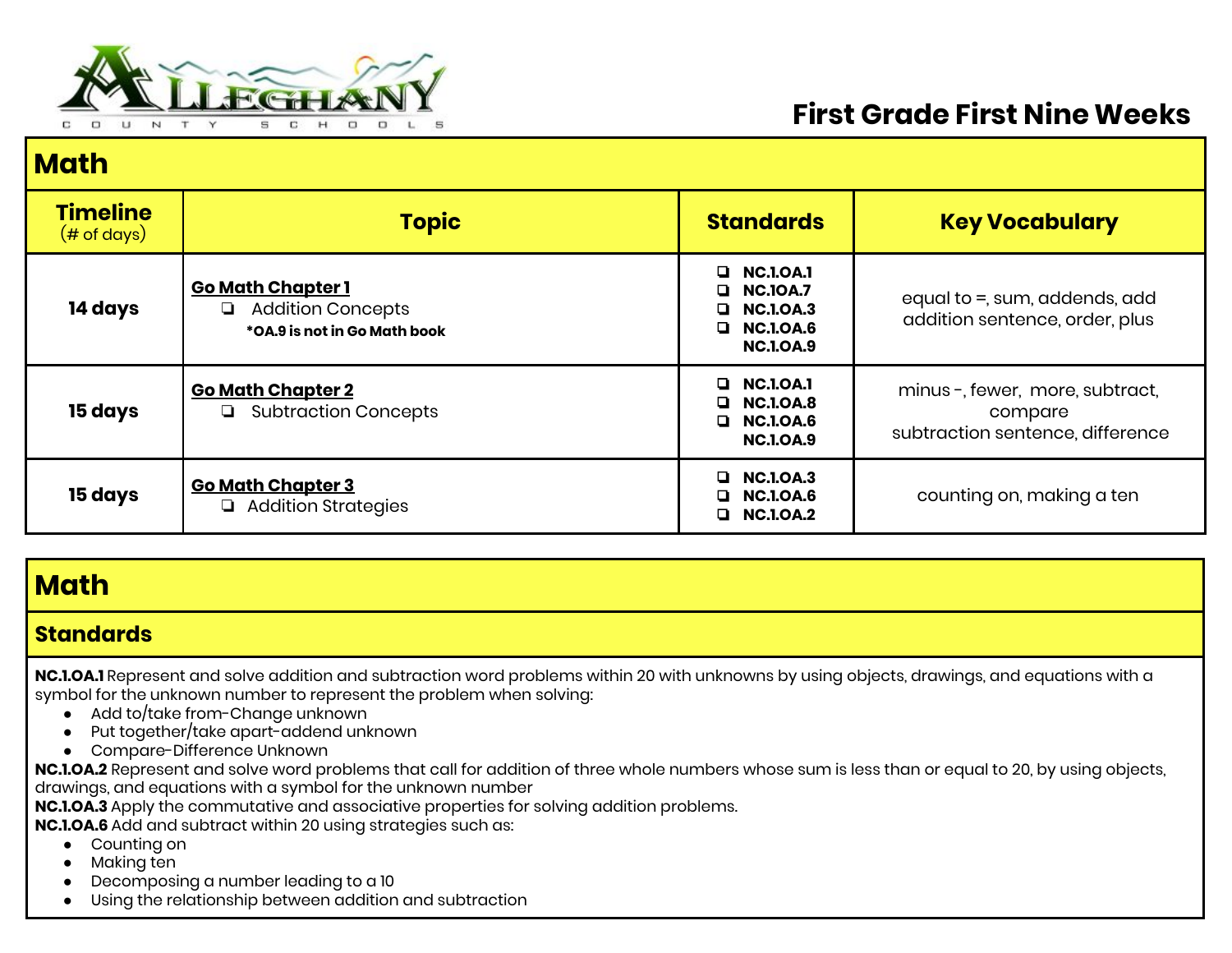- Using a number line
- Creating equivalent but simpler or known sums

**NC.1.OA.7** Apply understanding of the equal sign to determine if equations involving addition and subtraction are true. **NC.1.OA.8** Determine the unknown whole number in an addition or subtraction equation involving three whole numbers. **NC.1.OA.9** Demonstrate fluency with addition and subtraction within 10. (same strategies as in OA.6)

### **I Can Statements**

- ❏ I can use pictures to show adding to. Ch. 1
- ❏ I can model adding to a group. Ch. 1
- ❏ I can model putting together. Ch. 1
- ❏ I can solve adding problems by making a model. Ch. 1
- ❏ I can explain why we can add addends in any order. Ch. 1
- ❏ I can show all the ways to make a number within 10. Ch. 1
- ❏ I can build fluency for addition within 10. Ch. 1
- ❏ I can use pictures to show taking from. Ch. 2
- ❏ I can model taking from a group. Ch. 2
- ❏ I can model taking apart. Ch. 2
- ❏ I can solve subtraction problems by making a model. Ch. 2
- ❏ I can use pictures to compare and subtract. Ch. 2
- ❏ I can use models to compare and subtract. Ch. 2
- ❏ I can explain what happens when you subtract 0 from a number. Ch. 2
- ❏ I can show all the ways to take apart a number. Ch. 2
- ❏ I can build fluency for subtraction within 10. Ch. 2.
- ❏ I can use count on 1, 2, or 3. Ch. 3
- ❏ I can use different strategies to solve addition fact problems. Ch. 3
- ❏ I can use a ten frame to add 10 and some more. Ch. 3
- ❏ I can use the *make a ten* strategy to add. Ch. 3
- ❏ I can make a ten to help me add. Ch. 3
- ❏ I can explain what happens when I change the order of the addends when I add. Ch. 3
- ❏ I can add three addends. Ch. 3

**Resources**

- ❏ I can group numbers to add three addends. Ch. 3
- ❏ I can solve addition word problems by drawing a picture. Ch. 3

<http://tools4ncteachers.com/first-grade/>

### NC DPI Instructional Support Tools- Unpacking Standards (Explanations and Examples) [https://tools4ncteachers.com/resources/district-leaders/documents/2017-1st-unpacki](https://tools4ncteachers.com/resources/district-leaders/documents/2017-1st-unpacking-view.pdf) [ng-view.pdf](https://tools4ncteachers.com/resources/district-leaders/documents/2017-1st-unpacking-view.pdf)

Go Math Guidance Document